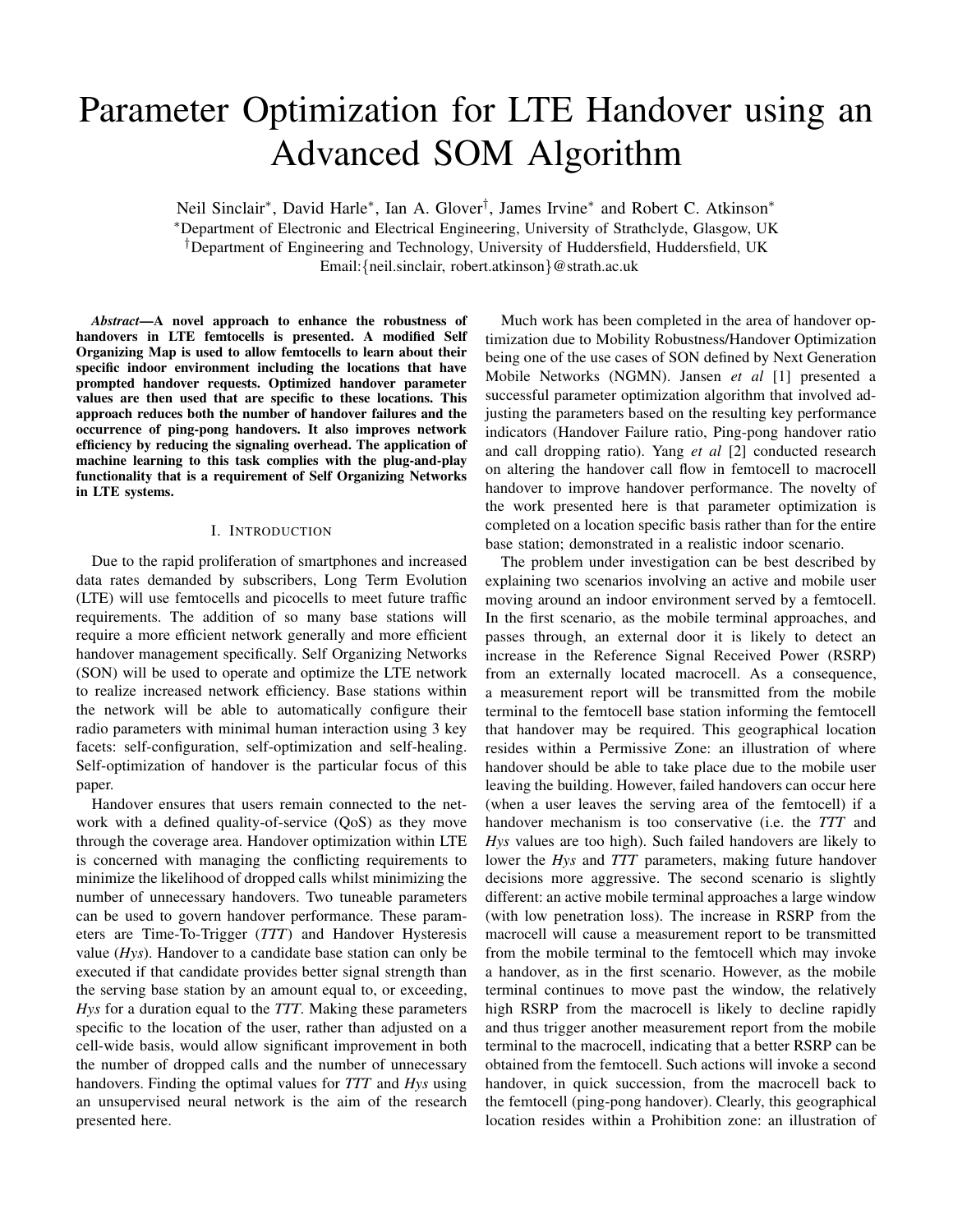where unnecessary handovers can occur (i.e. the *TTT* and *Hys* values are too low). A handover parameter optimization algorithm is required to correctly balance the effect of these scenarios. To this end, a novel XSOM algorithm is used to optimize the handover parameters.

The remainder of this paper is structured as follows. Section II provides a brief overview of Autonomics and the tuning of the handover parameters, Section III provides a brief explanation of the advanced kernel Self Organizing Map used to alter the handover parameters, Section IV describes simulation results that verifies the utility of the algorithm, and, finally, Section V summarizes the paper and draws conclusions.

## II. SELF ORGANIZING NETWORKS

The term Autonomic Computing refers to computing systems having the ability to self manage and autonomically react to unpredictable events while hiding the complexities of the system to the end user. The inspiration for autonomic computing is the way in which the nervous system regulates the operations of biological organisms [3]. The autonomic paradigm is one in which time-consuming and error-prone tasks are undertaken by self managing components, leaving human administrators free to formulate high-level policies. Autonomic networks use the same paradigms created for autonomic computing systems but apply these ideas to network management [4].

The four stages involved in any autonomic system are Monitor, Analyze, Plan, Execute. The control loop starts by monitoring its environment and gathering information about the scenario in question. This information is then analyzed to determine if actions are required to optimize the performance of the system. If actions are required, the planning stage determines what these actions are. The Execute stage implements the actions in a technology specific manner. This is a useful structure for any self optimizing system as the inherent feedback creates an autonomically adjusting management system. This control loop constitutes the process of autonomic networks and, by extension, the process of SON.

The SON paradigm [5], developed by NGMN and 3GPP, applies autonomic networking to the mobile communications domain. Using SON allows the network to handle the large dimensions of the network, the large number of base stations (Femtocells and Macrocells) and the large number of complex network parameters. The plug-n-play functionality allows femtocells (HeNodeBs) to be deployed without the provision (by user or network provider) of information about the femtocell environment. This complicates the creation of an autonomous system because all radio environments are unique. Any algorithm used within femtocells for handover optimization must, therefore, be able to configure and optimize itself for the particular environment in which it operates.

Self-optimization is defined as the process whereby eNodeB and UE measurements are used to autonomically tune the radio access network to its specific environment to improve performance. Self-optimization can be applied to handover in both femtocells and macrocells as a constant and automated process

with no human interaction. Efficient handover management is required to constantly support high quality voice and data traffic. Handover management is one of the use cases of the SON paradigm defined by the operators alliance NGMN and is used to optimize handover performance between neighboring base stations, including femtocells.

The tuning of handover parameters is a complex task due to the irregular coverage areas of base stations coupled with the effects of shadowing and multipath propagation which gives rise to stochastic variation in RSRP and signal quality. This results in terminals receiving a better RSRP from a neighboring base station at one instant and a worse RSRP the next due to movement of environmental scatterers, even for stationary terminals. Such changes in RSRP can trigger unnecessary and unwanted handovers adding stress to the network. The *TTT* and *Hys* parameters control the timing of handover triggers. The permissive *TTT* and *Hys* values are pre-defined in LTE networks [6]. There are 16 valid *TTT* values, i.e. 0s, 0.04s, 0.064s, 0.08s, 0.1s, 0.128s, 0.16s, 0.256s, 0.32s, 0.48s, 0.512s, 0.64s, 1.024s,1.280s, 2.560s and 5.120s. The *Hys* value varies in 0.5dB steps between 0 and 10dB. Handover-too-early and handover-too-late metrics [7] are defined to capture incorrect handover timing. Handovertoo-early occurs when a triggered handover is unnecessary and handover-too-late occurs when a call is dropped. When a handover-too-early is detected, the *TTT* and *Hys* are likely to be increased to reduce the probability of it occurring again. This increases the probability of a call being dropped. If a handover-too-late is detected then the *TTT* and *Hys* are likely to be decreased to reduce the probability of future calls being dropped. This increases the likelihood of handover-too-early. An optimization algorithm must find the best statistical balance between these undesirable events.

In the work described here, the autonomic system will monitor when, and where, unnecessary handovers and dropped calls occur between the femtocell and macrocell and seek to reduce their numbers over time by adapting the handover parameters. The direction finding capability of MIMO systems is exploited to provide a profile of locations (i.e. regions in the radio environment) where handover is likely to occur. The kernel Self Organizing Map is used to continually map the locations where handovers have occurred and use this information to identify the permissive and prohibition zones. This work assumes that the femtocell layer is largely unaffected by macrocellular interference, i.e. some form of interference management is in operation [8], [9].

# III. IMPROVED KERNEL SELF ORGANIZING FEATURE MAP USING X-MEANS

The purpose of the autonomic managed element, to be included within SON, is to optimize the handover process based on the application of a modified version of the Self Organizing (Feature) Map (SOM) [10], called XSOM. This novel approach uses a SOM with kernel methods and X-means [11] to learn the environment and optimize the parameters. The Monitor phase of the SON algorithm is location detection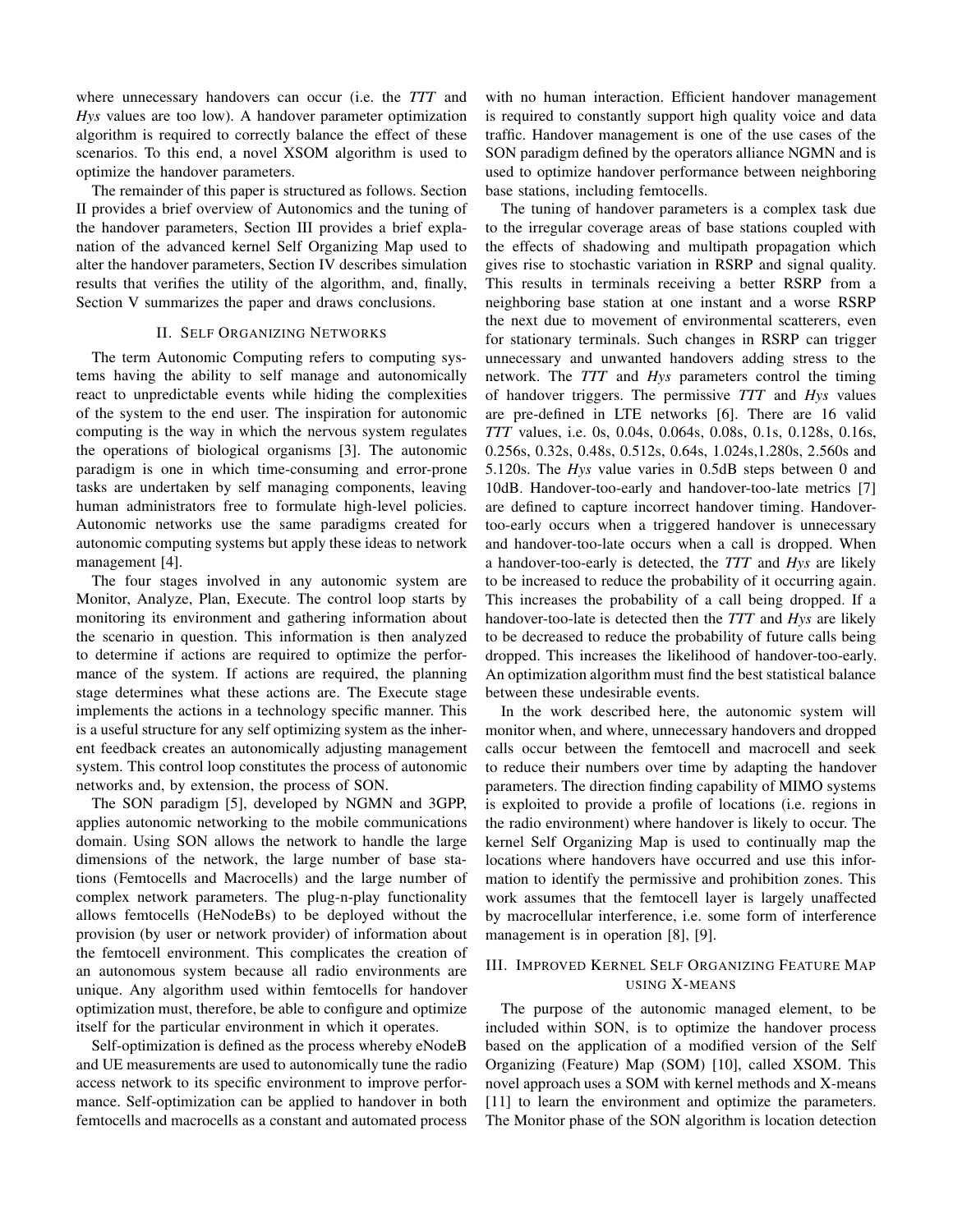of the user when a handover measurement report has been triggered. The Analyze phase is based on a kernel SOM and allows the femtocell to learn the locations of the propagation environment that correspond to both permissive and prohibition zones. Next, the Plan phase takes this information and decides on an appropriate response; i.e. to increase or decrease the handover parameters. Finally, the Execute phase translates the decision from the Plan phase into LTE specific commands. The Kernel SOM algorithm is used within the Analyze and Plan phases.

A SOM is an unsupervised neural network that uses group learning to produce a low-dimensional output space from a high-dimensional, discretized, input space. The kernel SOM algorithm [12] non-linearly transforms the data into a feature space which results in additional detail (accuracy) at the point of interest and reduces the vector quantization error that is inherent to SOM. This transformation allows for the distances between the weights and the inputs to be calculated nonlinearly. The kernel SOM is particularly useful for detecting clusters within data and in this work it is used to perform location fingerprinting based on RSRP and angle of arrival. There are four phases which describe the learning process of the kernel SOM: initialization, competition, cooperation, and synaptic adaptation. This algorithm has been augmented with a fifth stage, X-means. X-means allows for the area of the SOM to be handled as a series of Voronoi cells.

#### *A. Kernel SOM: Initialization*

Initialization of the kernel SOM network presets the individual weight values of each neuron in the lattice to values drawn from a uniform distribution. The initial weight values in this work are distributed across the propagation region of the femtocell.

## *B. Kernel SOM: Competition*

In kernel SOMs, all neurons are connected to all inputs and (unlike other neural networks) the neurons have no activation function. In the competition phase, inputs are applied to the system. This will occur every time a mobile terminal generates a measurement report (triggered by detection of a base station other than the serving base station). The representation for an a-dimensional input is defined in Equation (1) and the weight vector associated with each neuron in the lattice ( $w_i$  where j is the neuron index) has the same structure and dimensions as the input.

$$
\mathbf{x} = [x_1, x_2, ..., x_a]^T, \mathbf{x} \in \mathbb{R}^a \tag{1}
$$

Given that there is no activation function, the output of each neuron will be a combination of both the input and weight vectors. From a geometrical perspective, the winning neuron in the kernel SOM is calculated based on Euclidean distance after implicitly transferring the map into a non-linear feature space using the kernel trick [13]. The kernel trick is used because the non-linear mapping of the input and weights allows for more detail at the point of interest which reduces the vector quantization error of the system. The mapping of **x** to  $\phi(\mathbf{x})$ 

can be implicitly accomplished with no knowledge of  $\phi$ . The mapping to the feature space is completed using a kernel such that  $K(\mathbf{x}_i, \mathbf{x}_j) = \phi(\mathbf{x}_i)^T \phi(\mathbf{x}_j)$  where  $\phi(\mathbf{x})$  is the function that maps the data onto the feature space, as shown in Equation (2). The selected (i.e. winning) neuron is that whose weight vector provides the best match to the input vector. This is the competitive aspect of the algorithm. The index of the winning neuron,  $i(\mathbf{x})$  within the lattice  $\mathcal{L}$  (denoting the grid of neurons in the weight space) is given by Equation (3).

$$
\|\mathbf{x} - \mathbf{w}_j\|^2 = \|\phi(\mathbf{x}) - \phi(\mathbf{w}_j)\|^2
$$
  
=  $K(\mathbf{x}, \mathbf{x}) + K(\mathbf{w}_j, \mathbf{w}_j) - 2K(\mathbf{x}, \mathbf{w}_j)$  (2)

$$
K(\mathbf{x}, \mathbf{w}_j) = \exp\left(\frac{-\|\mathbf{x} - \mathbf{w}_j\|}{2\sigma^2}\right)
$$
 (3)

*C. X-means*

X-means [11] is an advanced method of cluster analysis that allows for a Voronoi cell diagram to be automatically generated based on the locations of the weights within the system. This algorithm is based on the k-means algorithm but is supplemented by autonomically calculating how many clusters are required for the set of weights within the SOM (in this case the number of doors and windows). Within X-means, there is a requirement to know the range,  $k_{min} \le k \le k_{max}$ , that the number of clusters,  $k$ , will fall within. This range can have a default set of values for every femtocell. The inclusion of X-means within the kernel SOM results in faster convergence times as a consequence of a reduction in the level of false learning within the system due to only updating the weights within the network that are within the region of the input. The algorithm is structured as follows:

1) The partitioning is completed by, initially, allocating  $k_{min}$  centroids randomly within the area of the network.

2) Each weight can then be allocated to its nearest centroid using Equation  $(4)$  where m denotes the centroid, c the index and  $q(\mathbf{w})$  the index of the winning centroid. This results in the generation of Voronoi cells.

$$
q(\mathbf{w}) = \arg\max_{c} \|\mathbf{w}_j - \mathbf{m}_c\|, \ j \in \mathcal{L}, \ c \in [0, k] \tag{4}
$$

3) After each weight has been allocated to its corresponding centroid, the centroid must be updated using Equation (5). Each new centroid location  $(m<sub>c</sub>)$  is the mean value of all the allocated weights.  $n$  is the number of weights allocated to mean  $c$ .

$$
\mathbf{m}_c = \frac{1}{n} \sum_{j=1}^n \mathbf{w}_j \tag{5}
$$

4) Steps 2 and 3 are repeated until convergence of the centroid and allocated weights have been achieved.

5) The number of centroids can now be updated. The algorithm works by initially using  $k_{min}$  centroids, splits each of the centroids into two when required and finishes using any value within the range, that best fits the data. Determining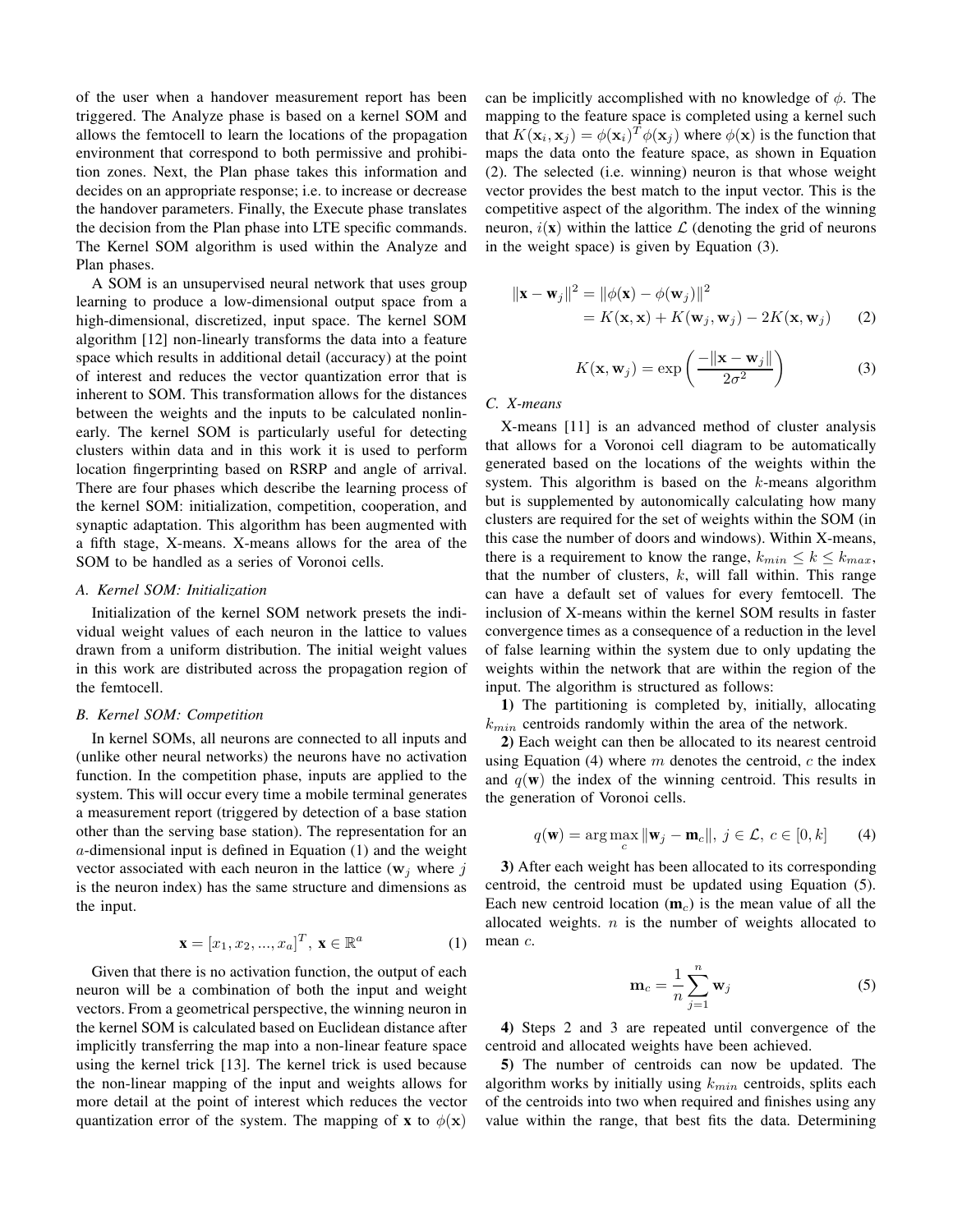whether this split is valid is facilitated by the Bayesian Information Criterion (BIC). BIC scoring operates by using a posteriori probabilities to score the models. To approximate these probabilities Equation (6) is used.

$$
BIC(M_s) = \hat{l}_s(D) - \frac{p_s}{2} \cdot \log R \tag{6}
$$

Here,  $l_s(D)$  is the log-likelihood of the data taken at the maximum likelihood point,  $p_s$  is the number of parameters in  $M_s$  and  $R$  is the number of weights in data set  $D$ . The maximum likelihood estimate for the variance is calculated using Equation (7).

$$
\hat{\sigma}^2 = \frac{1}{R - k} \sum_{i} (\mathbf{x}_i - \mathbf{m}_{q(\mathbf{w})})^2
$$
 (7)

where  $k$  is the current number of centroids being used in the  $X$ -means algorithm and  $i$  is the input index. The log-likelihood of the data points that belong to centroid  $m_c$  ( $\tilde{l}_s(D_c)$ ) and including the maximum likelihood estimates, yields Equation (8).

$$
\hat{l}_s(D_c) = -\frac{R_c}{2}\log(2\pi) - \frac{R_c \cdot M}{2}\log(\hat{\sigma}^2)
$$
\n
$$
-\frac{R_c - k}{2} + R_c \log R_c - R_c \log R
$$
\n(8)

Within this equation,  $R_c$  is the number of weights allocated to  $m_c$ . The number of parameters  $p_s$  is shown in Equation (9).

$$
p_s = (k - 1) + (M \cdot k) + k \tag{9}
$$

The number of clusters,  $k$ , is increased based on the resultant BIC score until either the solution has converged or the condition  $k_{min} \le k \le k_{max}$  no longer holds. Convergence is checked by comparing the  $BIC$  score of the final network to the BIC score of the initial solution.

#### *D. Kernel SOM: Cooperation*

Once the winner for a given input vector has been selected and the weight has been assigned to its closest centroid, the weights of the neurons within the winner's sphere of influence are updated if they are linked to the same centroid as the winner.

The sphere of influence is governed by a neighborhood function which determines how many of the winner's neighbors can undergo learning, and also the degree to which they will learn. The neighborhood function should decay monotonically with distance from the winner. Furthermore, it should be maximum at the winner  $(d_{f,e} = 0)$  and tend to zero as  $d_{f,e} \rightarrow \infty$  where e and f are neurons in the lattice. A popular choice for the neighborhood function which satisfies these requirements is the Gaussian function, as shown in Equation (10). This is the function adopted in this work.

$$
h_{f,e}(n) = \exp\left(-\frac{d_{f,e}^2}{2\sigma^2(n)}\right), \ j \in \mathcal{L} \tag{10}
$$

The parameter  $\sigma$  defines the width of the Gaussian function and in essence  $\sigma$  determines the size of the sphere of influence around the winning neuron.

#### *E. Kernel SOM: Synaptic Adaptation*

The adaption process is concerned with the execution of the weight update procedure for all neurons within the sphere of influence of the winner (governed by the neighborhood function). This involves utilizing not only the sphere of influence but a learning rate too. Parameter  $\eta$  is the learning rate. In practice, the learning rate also decays with time (or iterations) and is an exponentially decreasing function as shown in Equation (11):

$$
\eta(n) = \eta_0 \exp\left(-\frac{n}{\tau_2}\right) \tag{11}
$$

 $\eta_0$  is the initial value and  $\tau_2$  is a second time constant. The augmented Hebbian weight update equation can be written as shown in Equation (12).

$$
\Delta \mathbf{w}_j(n) = \eta(n) h_{j,i(\mathbf{x})} \left( \mathbf{x}(n) - \mathbf{w}_j(n) \right) \tag{12}
$$

Thus, the weights for neuron  $j$  within the sphere of influence of the winner are updated iteratively according to the rule given by Equation (13).

$$
\mathbf{w}_j(n+1) = \mathbf{w}_j(n) + \eta(n) h_{j,i(\mathbf{x})}(n) \left( \mathbf{x}(n) - \mathbf{w}_j(n) \right) \tag{13}
$$

As the neurons are updated their locations will eventually converge; the learning rate having become low and the neighborhood no longer updating nodes other than the winning node. The locations of both permissive and prohibition zones have then been identified.

# IV. SIMULATION MODEL AND RESULTS

The proposed algorithm has been implemented using Network Simulator 3 (NS3). When a handover trigger has been detected (Monitor phase), the XSOM algorithm allows the femtocell to learn where handover can be triggered in the environment (Analyze phase). A decision on how to tune the parameters can then take place in the Plan phase and the action implemented in the Execute phase of the autonomous system. The scenario described here consists of one permissive region and one prohibitive region but the algorithm is also effective in more complex environments. The parameters of the simulation used to demonstrate the effectiveness of the parameter optimization algorithm are summarized in Table I.

A random walk mobility model allows for a random change of direction of the user after a prescribed period of time (or distance travelled). Within the proposed scenario, the mobility of the user is modeled by a random walk that has been modified to ensure that (i) the user leaves the room when a prohibition zone is entered (i.e. the user walks through the door) and that (ii) the users velocity remains constant whilst in a permissive zone. A single-slope propagation model has been used to determine RSRP. The RSRP of a femtocell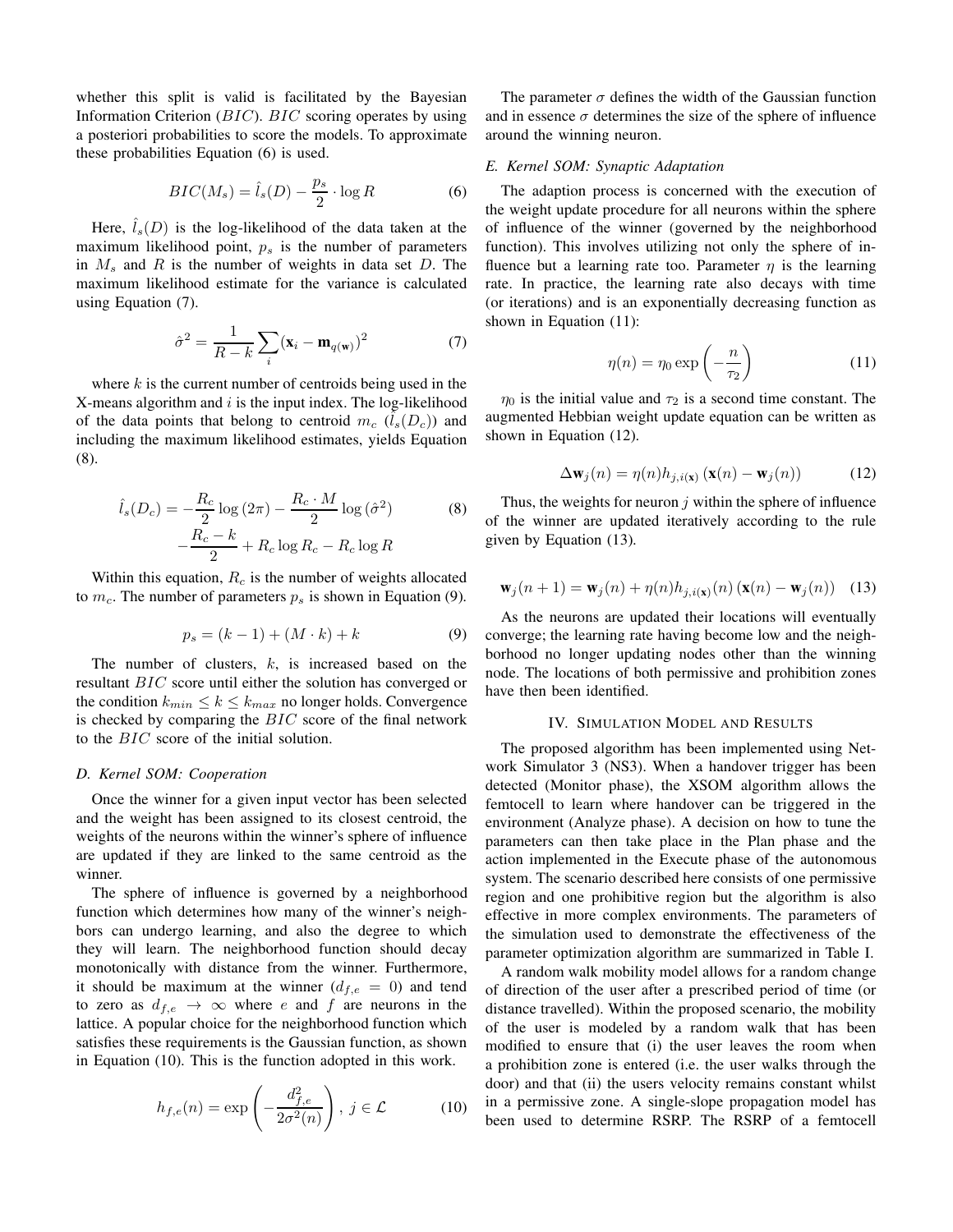TABLE I SIMULATION DETAILS

| Parameter               | Value          |
|-------------------------|----------------|
| Simulation dimensions   | $7m \times 9m$ |
| Room dimensions         | $7m \times 7m$ |
| Exit area               | $2m \times 7m$ |
| No. of mobile terminals |                |
| Direction change time.  | 1.0s           |
| Movement speed          | $1 - 3m/s$     |
| Initial position        | center         |
| Mobility model          | random walk    |
| Propagation model       | single-slope   |
| Error                   | 0m             |
| Initial TTT             | 320ms          |
| Initial Hysteresis      | 5dB            |

and a macrocell are used to determine whether there is a requirement for handover. As the modeled system operates using an event-based paradigm focusing on handover instances and takes a generic approach, the choice of propagation and mobility models has only a secondary effect upon the results. The choice of such models does not affect the generality of the results. Since indoor radio environments are inherently complex (due to scatter from clutter) the effect of a position estimation error (of up to 3m) has been investigated. This error does not significantly affect the accuracy of the system. The error incurred for the neuron due to incorrect position detection, in effect, is nullified due to the uniform distribution of the error, i.e. zero mean.

When a handover trigger is detected (i.e. when the mobile terminal has detected another base station with a stronger RSRP (by a *Hys* value) for a prescribed period of time (*TTT*)), the location of the user (as perceived by the femtocell) is input to the algorithm. In this modified LTE system, the *TTT* and *Hys* values used are specific to the location of the user and are optimized as the system learns the success or failure of handover in this region. The values for the *Hys* and *TTT* will be different for permissive and prohibition zones. Specifically, the system detects the regions within the radio environment where unnecessary handovers or failed handovers occur and seeks to reduce these to an optimum level over time.



Fig. 1. Handover Locations

The location of the user at the point of a handover trigger

is detected by the Monitor stage of the autonomic system. A snapshot of the locations of 100 handover triggers is shown in Figure 1. As can be seen there are 2 clusters of neurons: a single prohibition zone on the right and a single permissive zone on the left. Once the location of the mobile user has been detected, the Analysis phase examines the data and decides on possible actions that can be taken: increase the *TTT* and *Hys* parameters; decrease the *TTT* and *Hys* parameters; or leave the parameters unchanged. The Plan phase uses the data and the possible actions to decide on an appropriate process that will be used to optimize the handover scenario.

At initialization, the handover parameters for all the nodes within the neural network are set to default values. Handover then operates as normal, detecting where handover is unnecessary or where handover has failed. This information is used to optimize the *TTT* and *Hys* values for each weight within the network. The permitted values for *TTT* and *Hys* are defined by 3GPP (Section II). When an unnecessary handover is detected *TTT* and *Hys* are both increased to their next higher permitted values. When a handover failure has been detected, *TTT* and *Hys* are both decreased to their next lower permitted values. The handover triggers (either macrocell to femtocell or femtocell to macrocell) occur in the regions where the macrocell RSRP is greater than the femtocell RSRP. Figures 2 and 3 show the values of *TTT* and *Hys*, respectively, for the weights within the network after 500 handovers. The weights with values above the dashed line are located in a prohibition zone and the weights with values below the dashed line are located in a permissive zone. Due to the tuning of parameters the number of handovers that take place have been optimized.

In order to demonstrate that the algorithm is an improvement on the basic LTE network, the Handover Performance Indicators (HPIs) are evaluated. In this case, the HPIs are the ping-pong handover ratio  $(HPI_{pp})$  and the handover failure ratio ( $HPI<sub>fail</sub>$ ) are of prime importance and are calculated by dividing the number of handover ping-pong/failed handovers by the total number of handovers.

Ideally, the number of failed handovers and handover pingpong occurrences would be zero (and hence so would  $HPI_{pp}$ ) and  $HPI_{fail}$ ). Unfortunately, practical systems are not ideal and do not operate optimally. In a practical system handover ping-pong and handover failure will occur within the network but the number of such occurrences can be reduced to minimize their effect.  $HPI_{pp}$  and  $N_{Hfail}$  with and without the proposed optimization algorithm are shown in Figures 4 and 5 for the simulated scenario. These figures have been generated using 30 parallel simulation runs to provide an ensemble mean. The number of handover ping-pongs and failed handovers are both lower for the optimized system showing that the proposed algorithm is successful in optimizing the handover parameters. The algorithm requires no prior information regarding the location of the windows or doors, etc. This knowledge (or, at least, the equivalent radio environment knowledge) is gained via unsupervised learning.